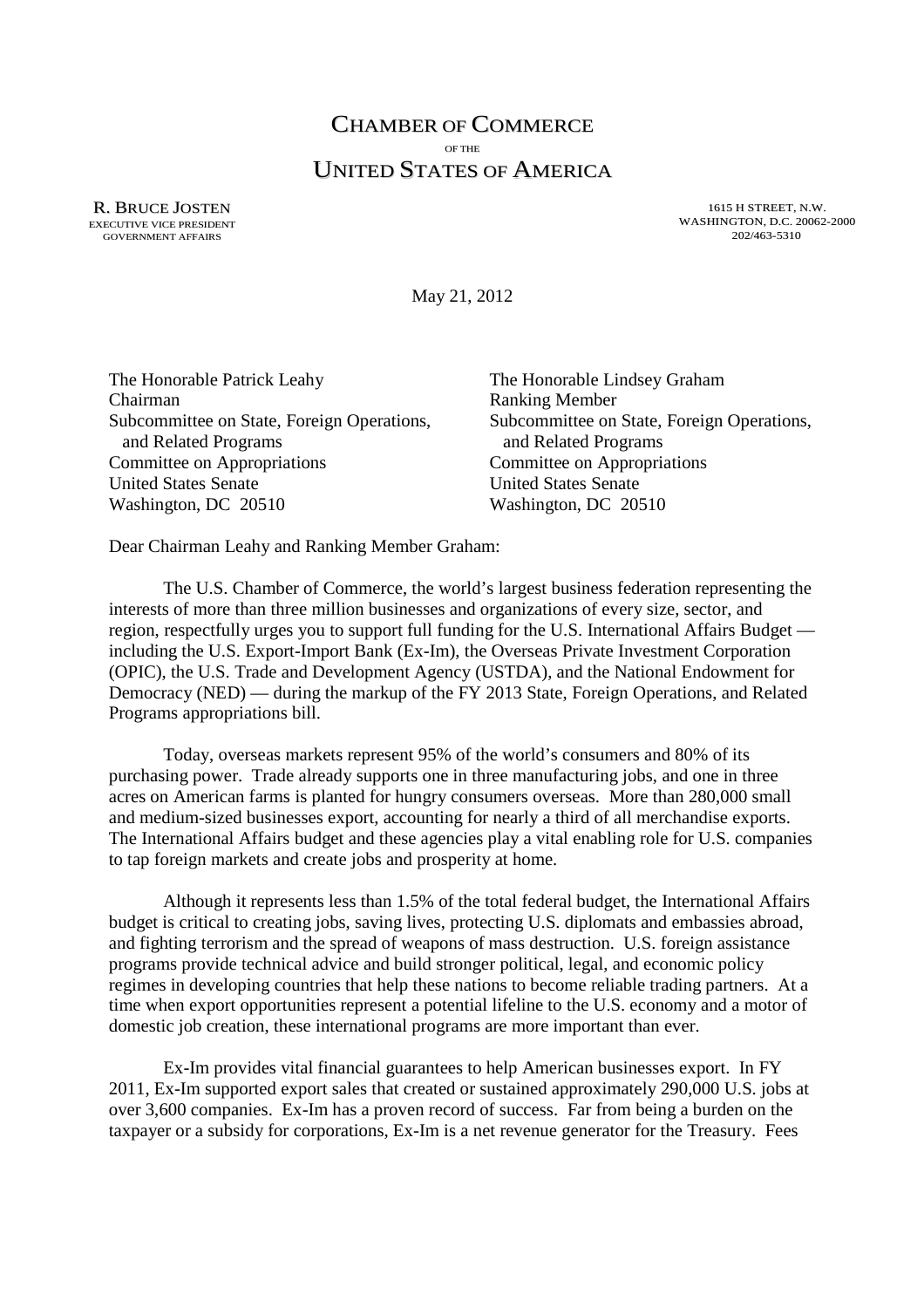charged by Ex-Im generated \$700 million in revenue for the U.S. Treasury in FY 2011 and \$3.4 billion in FY 2006 – FY 2010. Ex-Im enables U.S. companies large and small to turn export opportunities into real sales that help to maintain and create U.S. jobs and contribute to a stronger national economy.

Failure to support Ex-Im would amount to unilateral disarmament in the face of other nations' aggressive trade finance programs. For example, the export credit agency in Canada has extended three times as much export financing as Ex-Im; Japan more than five times; and China an estimated eleven times. Failure to reauthorize Ex-Im would put billions of dollars in U.S. exports and tens of thousands of American jobs at risk.

OPIC is also a critical agency that has helped small businesses and others compete in foreign markets. OPIC offers political risk insurance in emerging markets and provides financing when private sector funding is unavailable. Since it was created four decades ago, OPIC projects have generated \$75 billion in U.S. exports and supported more than 274,000 American jobs. OPIC has made a significant contribution to developing countries by supporting \$188 billion worth of investments. OPIC services are not free – companies that use these services pay interest, fees and premiums for the services, in addition to repayment of principal amounts on loans. This allows OPIC (like Ex-Im) to operate as a self-sustaining agency that operates at no cost to the U.S. taxpayer.

USTDA helps companies create U.S. jobs through priority development projects in lowand middle-income countries, which last year purchased half of all U.S. exports. Over the last 10 years, \$17.6 billion in U.S. exports to emerging markets were directly attributable to USTDA programs, supporting an estimated 110,000 American jobs. For the third year in a row, the measure of return on program investment increased significantly and in 2011was a recordbreaking \$58 in exports of U.S.-produced goods and services for every \$1 programmed by USTDA. More than 90% of contracts awarded by USTDA are performed by small businesses. At a time when there is a bipartisan consensus that the United States must boost exports to generate growth and jobs at home, cutting funding for USTDA would eliminate an essential tool for achieving this critical objective.

NED enjoys widespread support from the business community because of its cost effective investment that advances national and economic interests. NED works on a bipartisan basis in more than 80 countries to help build stable and peaceful democracies. It does so by assisting grassroots organizations in promoting democracy, often in extremely repressive environments. NED is especially important because it funds programs in countries that federal government agencies cannot reach.

The work of NED and its four core institutes is more relevant than ever today. It is critical not to reverse the gains achieved during the last two decades in building democracies and free market reform, as well as opening up authoritarian systems. In fully funding NED, the United States would enhance an important institution that advances America's fundamental values and interests.